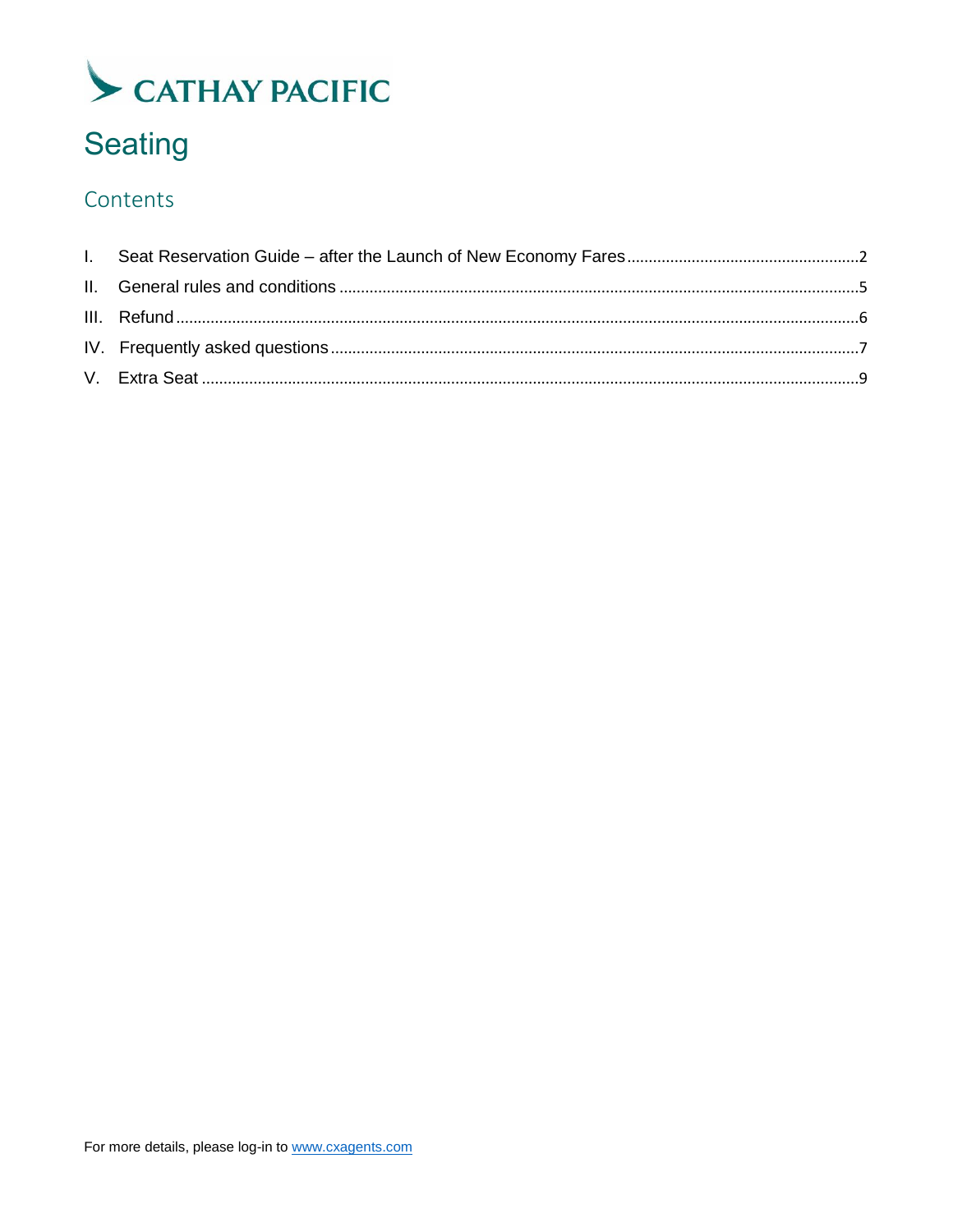### <span id="page-1-0"></span>I. Seat Reservation Guide – after the Launch of New Economy Fares

22 Sep 2021

**The new Economy fares will officially roll out from 2021 Q3 / Q4 to 2022 Q1 gradually by market. Free seat assignment will no longer based purely on booking subclasses (RBDs). Seat booking process may be changed via your GDS booking portal. Please read below carefully.**

Reserve seats in advance can make a difference to the inflight experience of your customers. While travelling with us in Economy class, they can ensure they will be sitting with friends or family, or simply secure preferred seats without having to wait until the check-in period.

We offer advance seat reservations to our passengers on Cathay Pacific operating flights, either for a fee or freeof-charge.

### Existing Fare Family Structure (3<sup>rd</sup> and 4<sup>th</sup> fare basis code shown as "ZZ")

*Applicable to the itineraries originated from markets not yet rolling out the New Economy Fares*

| Seat types/Booking<br>subclasses | First $(F,A)$<br>Business (J,C,D,P,I)<br>Premium Economy<br>(W,R,E) | Economy<br>(Y, B, H, K, M, L, V) | Economy<br>(S, N, Q, O) |
|----------------------------------|---------------------------------------------------------------------|----------------------------------|-------------------------|
| <b>Regular Seats</b>             | Free                                                                | Free                             | For a fee               |
| Extra Legroom Seats              | N/A                                                                 | For a fee                        | For a fee               |

### **New Economy Fares Structure (3 rd and 4 th fare basis code shown as "21", "31", or "41")**

*Applicable to the itineraries originated from markets which rolled out the New Economy Fares*

| Seat types/Fare brands | Light ("21") | Essential ("31") | Flex ("41") |
|------------------------|--------------|------------------|-------------|
| <b>Regular Seats</b>   | For a fee    | Free             | Free        |
| Extra Legroom Seats    | For a fee    | For a fee        | Free        |

*Note: Seat assignment for First, Business, and Premium Economy Class remain free of charge*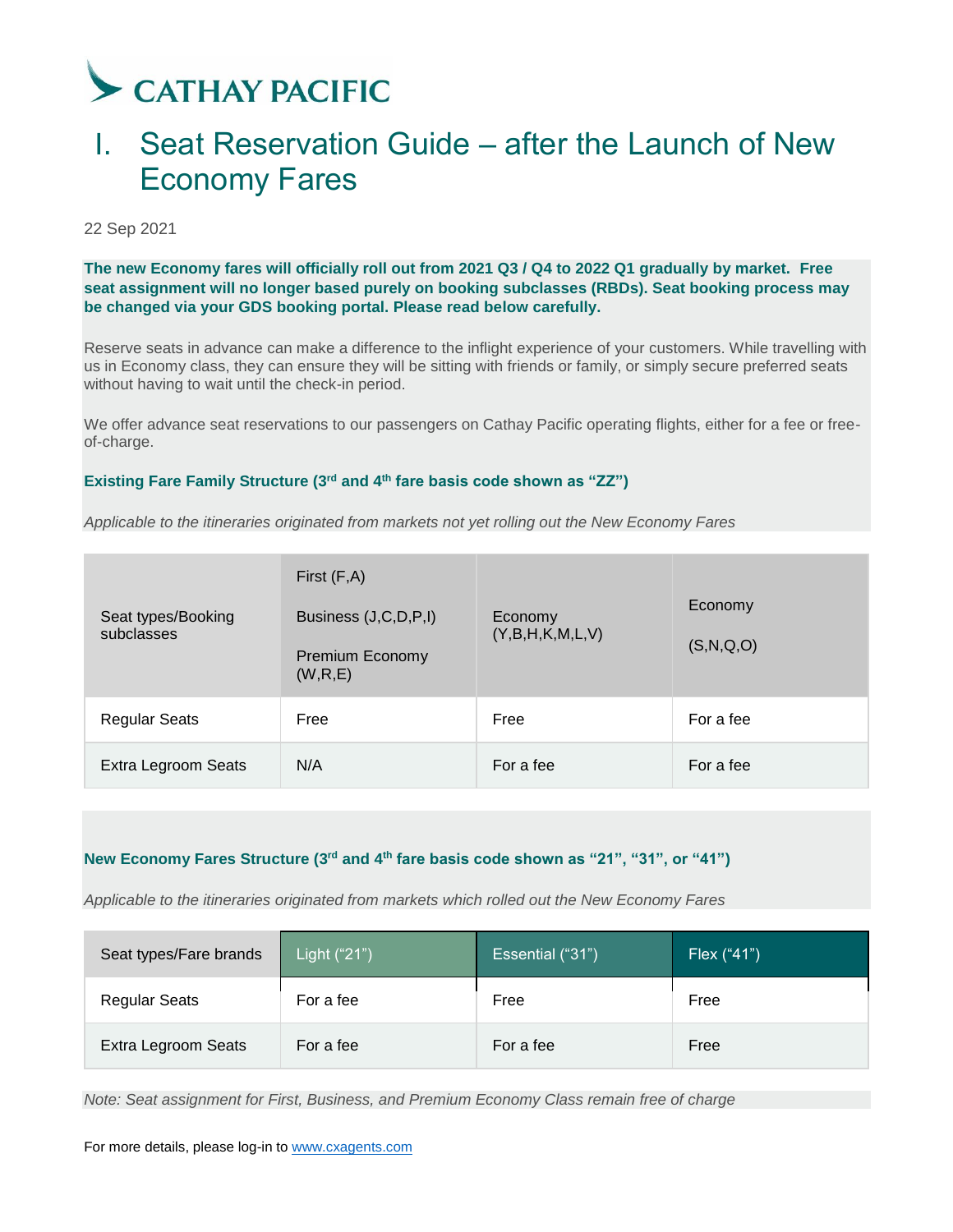

For pricing, please refer to GDS displays or our NDC API message responses.

The following passenger categories will receive Regular Seat assignment for free even if they purchased a fare booked in S, N, Q, O classes (existing system), or a Light fare (new system):

- 1. Marco Polo Club members (Silver or above) and their accompanying passengers in the same booking
- 2. Oneworld members (Ruby or above)
- 3. Passengers with Infant (INF,INS) or Child (CHD) in the same booking
- 4. Incapacitated passengers with confirmed special assistance services (SSR) in the booking

The following passenger categories will receive Extra Legroom Seat assignment for free on any Economy subclasses (existing system), or a Light/Essential fare (new system):

- 1. Marco Polo Club members (Silver or above)
- 2. Oneworld members (Ruby or above)

Flex fare bookings (new system) may book Extra Legroom Seat for free via GDS after ticketing. For free Extra Legroom Seat assignment for frequent flyers, please ask your customer to sign-in Manage Booking on our website or contact our Customer Care hotline for arrangement. Reserving on GDS is always chargeable.

Note that the system can only provide standard seat pricing and unable to assess the fee exemption until you have priced and ticketed the flight itinerary. Hence, even though the customers may be eligible for a free Regular Seat, the entire seat map is shown as chargeable and the booked seat will be subject to an EMD issuance deadline.

Once the flight booking is ticketed, even if the passenger is eligible for a free seat for the chosen fare brand, you may be required to cancel the previously held seat and rebook the seat as some GDSs do not support seat repricing. Therefore, we strongly recommend reserving a seat after flight booking is priced and ticketed to avoid managing multiple deadlines and confusion.

#### Best Practice:

Reserve a seat after the flight booking is priced and ticketed to avoid managing multiple deadlines and confusion.

*Unaccompanied Minor (UMNR)* will be seated in a special zone for extra care at time of check-in. Please do not request seats in advance for UMNR passengers.

#### **Quick guide to book a seat**

Book a seat after flight itinerary has been priced and ticketed.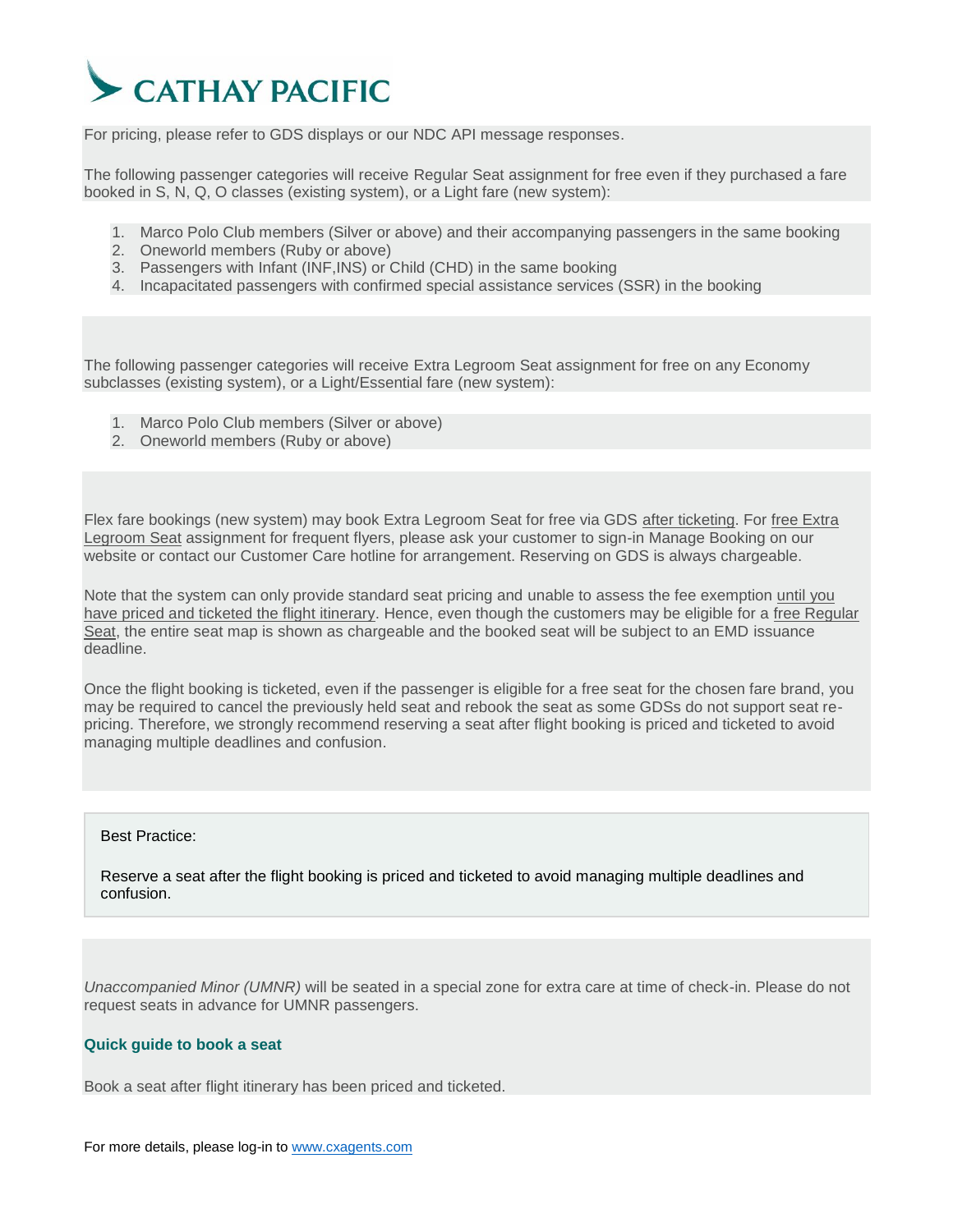

1. "Chargeable' indicator/colour is displayed on the chargeable seat map.

2. Select the preferred seat(s).

3. Price the seat charge for the selected seat if you are using a Cryptic display or mouse over for pricing on Graphical User Interface mode.

- 4. Ancillary service time limit (ADMD/OPC) will be generated after End of Transaction (EOT) command.
- 5. Issue the EMD-A to secure seat before the ancillary service time limit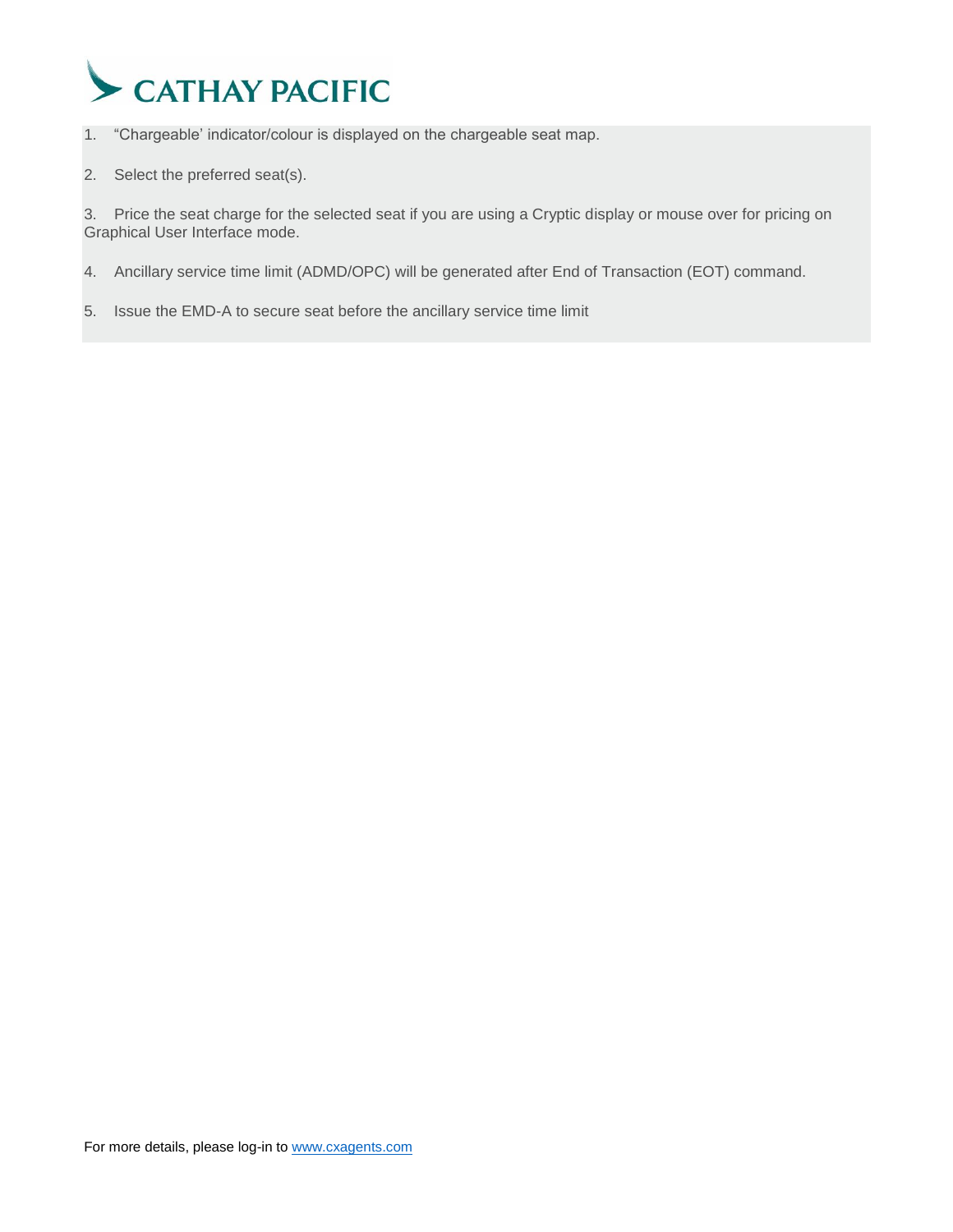## <span id="page-4-0"></span>II. General rules and conditions

22 Sep 2021

- 1. Seats are subject to availability and offered on a first-come-first-serve basis.
- 2. You may reserve seats up to 1 hour prior to scheduled flight departure time.
- 3. Free seat eligibility is assessed after the flight itinerary is priced and ticketed.
- 4. Chargeable seats may be subject to cancel until an accountable document (EMD) is issued and provided that the flight booking remains active and ticketed.
- 5. Free seats are subject to cancel if the flight booking is cancelled or not ticketed before the ticket time limit.
- 6. Seats may be reassigned if passengers fail to check in 20 minutes before airport counter closed and no refund will be arranged.
- 7. Seats may be reassigned due to operational, safety, or security reasons. In such involuntary situations, refund of the amount originally charged is permitted. For details about Refund, please refer to Refund section below.
- 8. Most Extra Legroom Seats may only be booked by passengers meeting the exit row safety requirements. Please refer to the Safety Requirements of Extra Legroom Seats section for details.
- 9. Your customer will not be able to print boarding pass online after online check-in if there is unpaid chargeable seat product in the booking.
- 10. Please contact Cathay Pacific local sales or our Customer Care hotline if you are unable to book a seat and issue EMD for your customers. If the seats are reserved and paid via Cathay Pacific offices, all subsequent changes can be handled by Cathay Pacific offices only. Please remind your customers accordingly.
- 11. You shall carefully handle your customer's seat arrangement. For example, if you changed the passengers' paid seats without their consent, resulting them in not getting their preferred seats at the airport and requires Cathay Pacific to reassign other passengers to accommodate, Cathay Pacific reserves the right to issue ADM against your travel agency.
- 12. Cathay Pacific reserves the right to issue ADM against your travel agency if you, by any means, abuse the seat inventory and pricing. Our revenue integrity system and team will screen and detect any misconduct.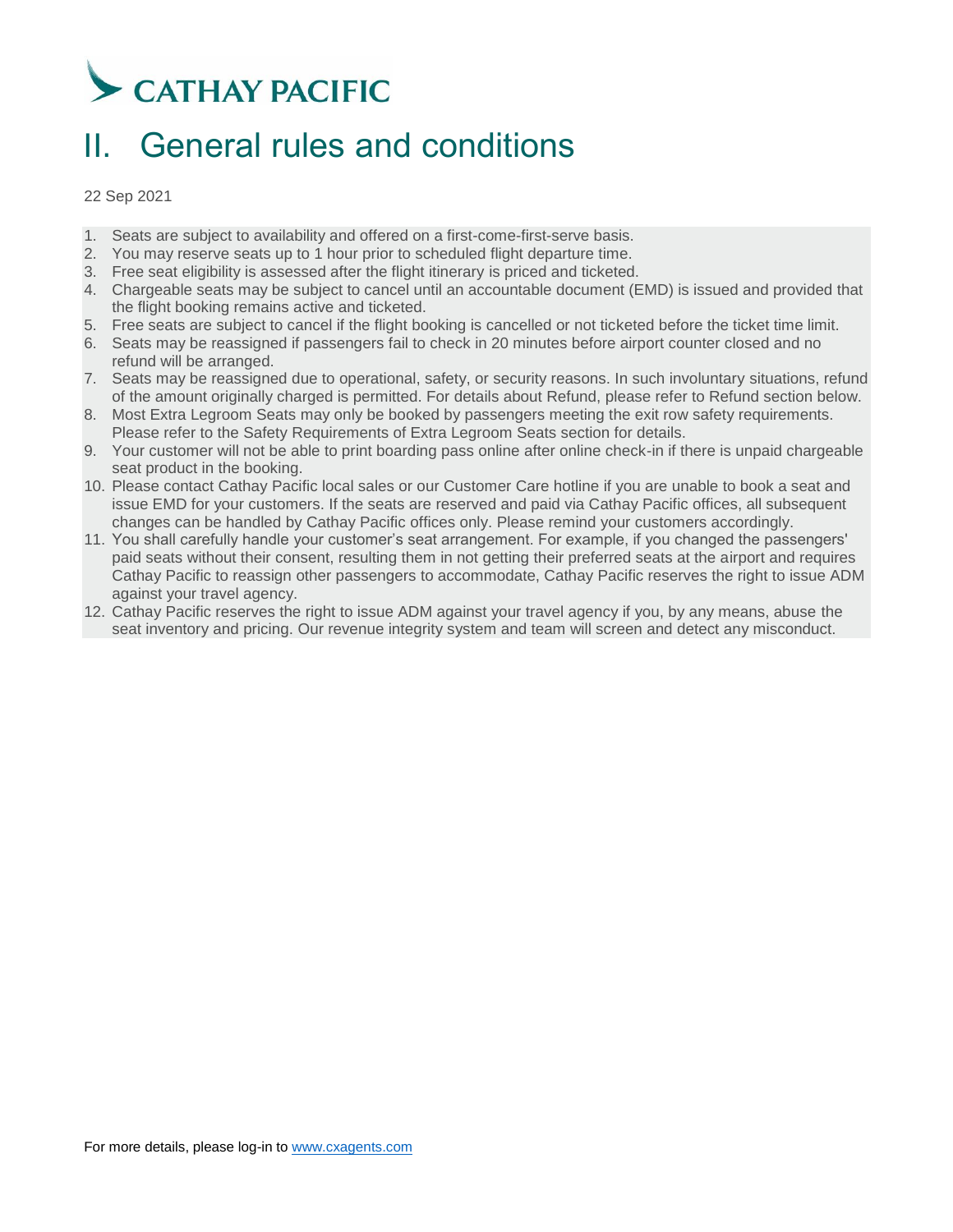

## <span id="page-5-0"></span>III. Refund

22 Sep 2021

All paid seats are non-transferrable, non-refundable, and non-rerouteable with the following exceptions:

- If the flight is changed due to disruption.
- The flight is cancelled by Cathay Pacific Airways.
- A connecting flight operated by Cathay Pacific is missed because of delay of a previous Cathay Pacific operated flight.
- The selected Extra Legroom Seat is no longer available once your customer changed to a different flight.
- If seat is changed due to operational, safety, or security reasons and we are unable to offer your customer a suitable alternative seat. This excludes passengers who do not fulfill the necessary safety requirements listed under Remarks section and are reassigned to other Regular Seats at check-in and boarding.
- If your customer chooses to upgrade to a higher cabin class after winning an Upgrade Bid or by paying a fare difference.
- If your customer chooses to upsell to a higher fare brand that comes with free seat reservation.

Refund will be made in the amount originally charged at the time of purchase.

### **Refund Procedure:**

A Refundable Application Form (RAA) from BSP Link (or an equivalent form in My ARC for the US market) shall be submitted to the Airline office with evidence provided when Refund circumstances are met. Please attach the supporting document such as PNR record/history, boarding pass for verification when submitting the RAA.

- Paid seat must be removed from the passenger record before refunding of BSP EMD-A.
- The EMD-A must be disassociated from ETKT to avoid the coupon being lifted with ETKT, otherwise the BSP EMD-A with final status code is irreversible and will prohibit further actions from being taken.

Passenger should contact the travel agent to apply refund when the EMD is issued by travel agent. In case passenger contacts Cathay Pacific directly, Cathay Pacific will advise the passenger to contact the issuing agent for refund application.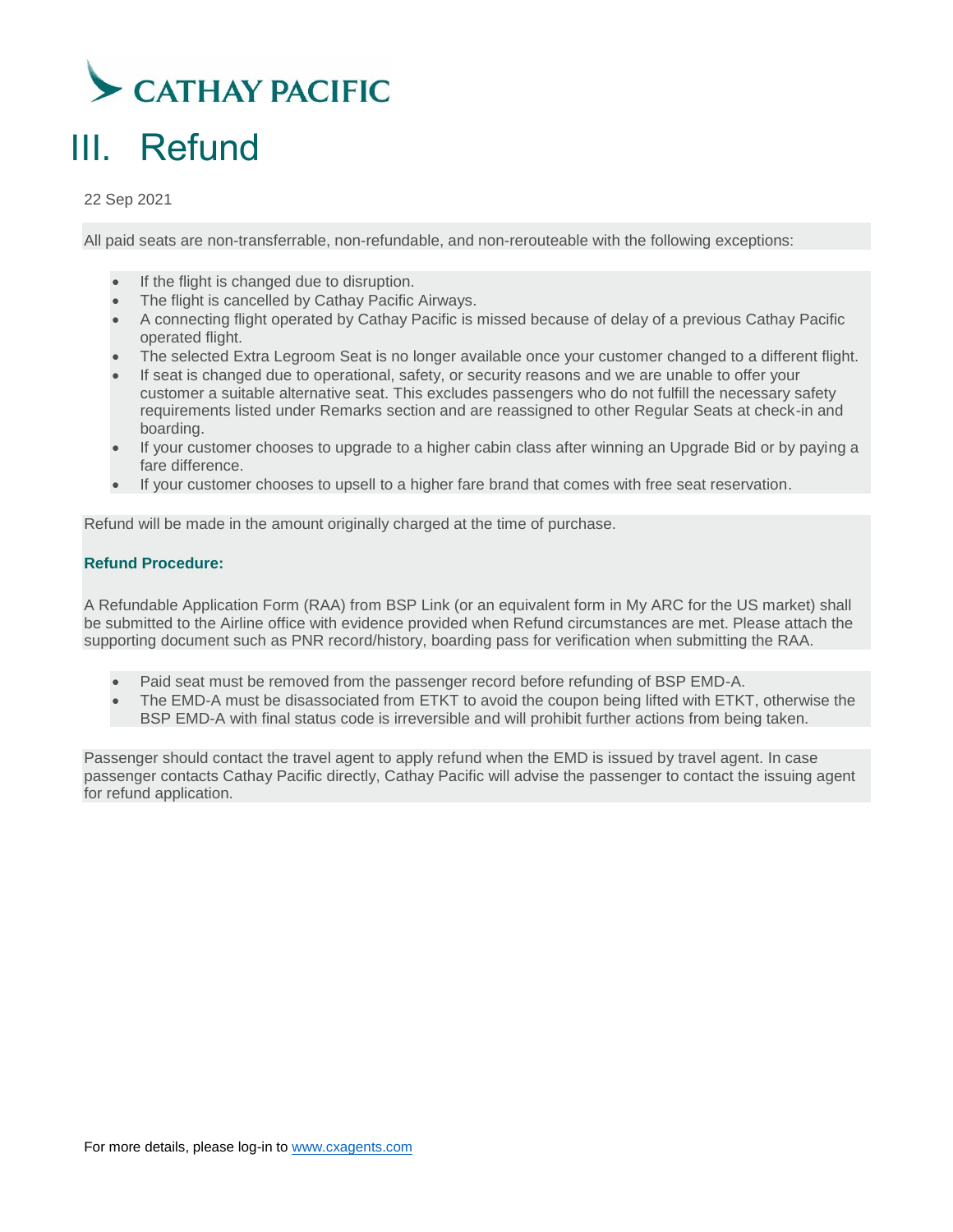### <span id="page-6-0"></span>IV. Frequently asked questions

22 Sep 2021

- 1. How much do Regular Seats and Extra Legroom Seats cost? As seat pricing may be subject to change from time to time, please refer to GDS displays and our NDC API responses for latest pricing.
- 2. Are paid seats transferable to other passengers? No. All paid seats are non-transferrable.
- 3. Can I void the EMD-A for paid seats? Similar to ETKT, the issuing office can void the EMD-A on the same calendar day of issuance, and before closure of sales, and the EMD-A remains open for use. The paid seats must be removed from the passenger booking before or right after the EMD-A is voided.
- 4. How do I compute the 'Ancillary Service Time Limit'? The service time limit varies between products and passenger categories. Please observe the deadline in the passenger booking.
- 5. My customer has purchased an Extra Legroom Seat for his/her outbound journey. Can he/she use it for the inbound journey instead? The EMD-A must have the same route as the associated ETKT. Reroute is not allowed.
- 6. My customer would like to change from an Extra Legroom Seat to another Extra Legroom Seat in the same flight. How should I proceed? Whenever the seat is available, you can proceed the seat change in the GDS without the need of exchange/reissue EMD-A provided that the seat type and price are the same.
- 7. My customer has purchased an Extra Legroom Seat on a specific flight/date. Now the customer requests to change to a different flight and secure an Extra Legroom Seat. Should I refund the original EMD-A and issue a new one?

Yes, you may, or alternatively, you can reassociate the original EMD-A to the new flight segment.

- 8. My customer has purchased a Regular Seat. Later on, he/she requests to change to Extra Legroom Seat on the same flight/date. Can he/she just pay the fare difference for the seat change? Yes, you should refund the EMD of the Regular Seat in full amount and remit full payment of the Extra Legroom Seat and associate a new EMD-A to the booking. You can simply charge your customer the fare difference.
- 9. My customer has purchased an Extra Legroom Seat and then requests to change to a chargeable Regular Seat. Is there any refund? In any circumstance, there is no refund when passengers voluntarily downsell to a cheaper seat product.
- 10. Can a passenger request for a refund on the price difference when the current seat charge is lower than the time of the seat purchased? On the contrary, does the passenger need to pay the difference when the current seat charge is higher than the time of the seat purchase? Seat price is based on the time of the original request. Therefore, if the price goes up later before flight departure, Cathay Pacific will not ask for the price difference, and vice versa, the airlines will not refund the price difference if the price goes down before flight departure.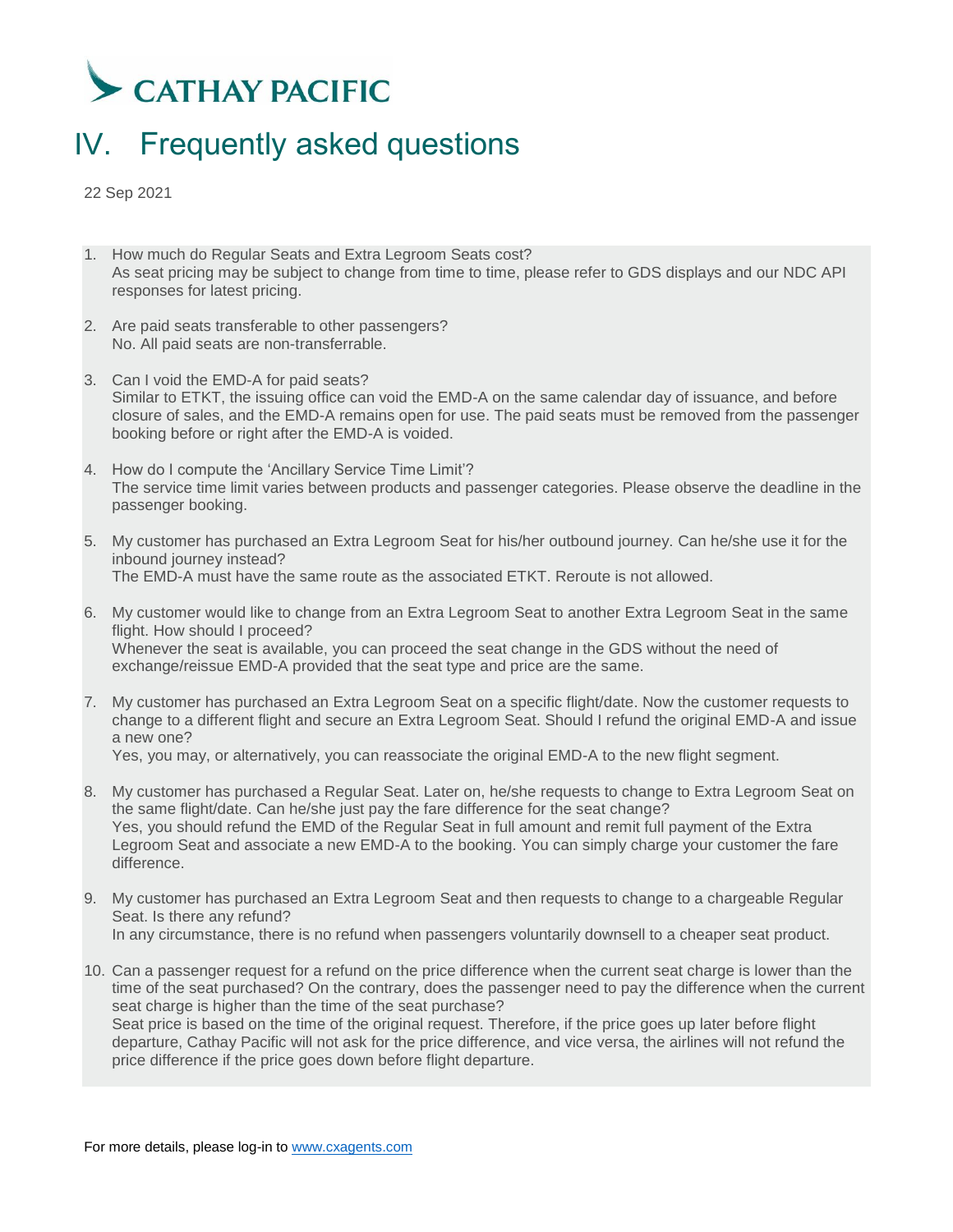

- 11. If a customer bought a paid seat on the airlines' website, can the agent modify or make subsequent changes for the customer in the GDS? No, the agent cannot modify his/her seat through GDS. Passenger can change to another paid seat (same seat type and price) in Manage Booking within the same flight (subject to availability). If the change involves flight/date change or seat type change, please contact Cathay Pacific Customer Care for seat rearrangement. (Flight/date change is subject to fare rules)
- 12. My customer has purchased a paid seat. Is it possible to change the seat during online check in? Yes, passenger is allowed to change the seat during online check in. However, since it is a voluntary change, refund will not be permitted.
- 13. A Marco Polo Club Silver member holding a Light fare ticket is entitled to free seat assignment. However, the Silver member is later downgraded to Green status and he/she requests to change the seat again. What should the agent do?

Paid Seat exemption is subject to the Marco Polo Club membership tier at the time of request. If the Marco Polo Club member status is changed to Green status after securing the seat for free, the original seat request will remain free. For any new request after membership status has changed, it is subject to the charge. Similar policy applies to companion(s) of the member who travel together.

- 14. My customer is a Marco Polo Club Green member and he/she needs to pay for purchasing the Regular Seat. What is the handling procedure when my customer is being upgraded to Silver member later? Paid Regular Seat exemption is subject to Marco Polo membership tier at the time of request. If the Marco Polo member status has changed and is now eligible for a free Regular Seat, the original charges for the seat request that has not yet flown is non-refundable. Similar policy applies to companion(s) of the member.
- 15. My customer has purchased a Regular Seat when he/she booked a Q class fare (existing system)/a Light fare (new system). Now my customer has upsold to a M class fare (existing system)/an Essential fare (new system) which he/she is entitled to have a free seat. Can he/she use the Paid Regular Seat amount to offset part of the upselling surcharge? (new system) Passenger can apply for a refund on the paid Regular Seat after upselling to higher fare brand in the same PNR. As the travel agent, it is at your discretion to reimburse the customer in the same transaction while you wait for Cathay Pacific to process the refund.
- 16. If a Gold member is no longer travelling with his/her companion(s) (i.e. cancel booking, split bookings, or change to a different travel flight/date), does seat charges apply to his/her companion(s) and how to collect? Free-of-charge seat reservation is available only when the exempted member is travelling with the companion(s) within the same PNR. If the exempted passenger is no longer traveling with the companion(s), the seat reservation for the companion(s) will become chargeable. Please cancel, rebook, and reprice the seat in the PNR. If the agent fails to charge and issue an EMD for the companion(s), Cathay Pacific reserves the right to issue an ADM against the travel agency.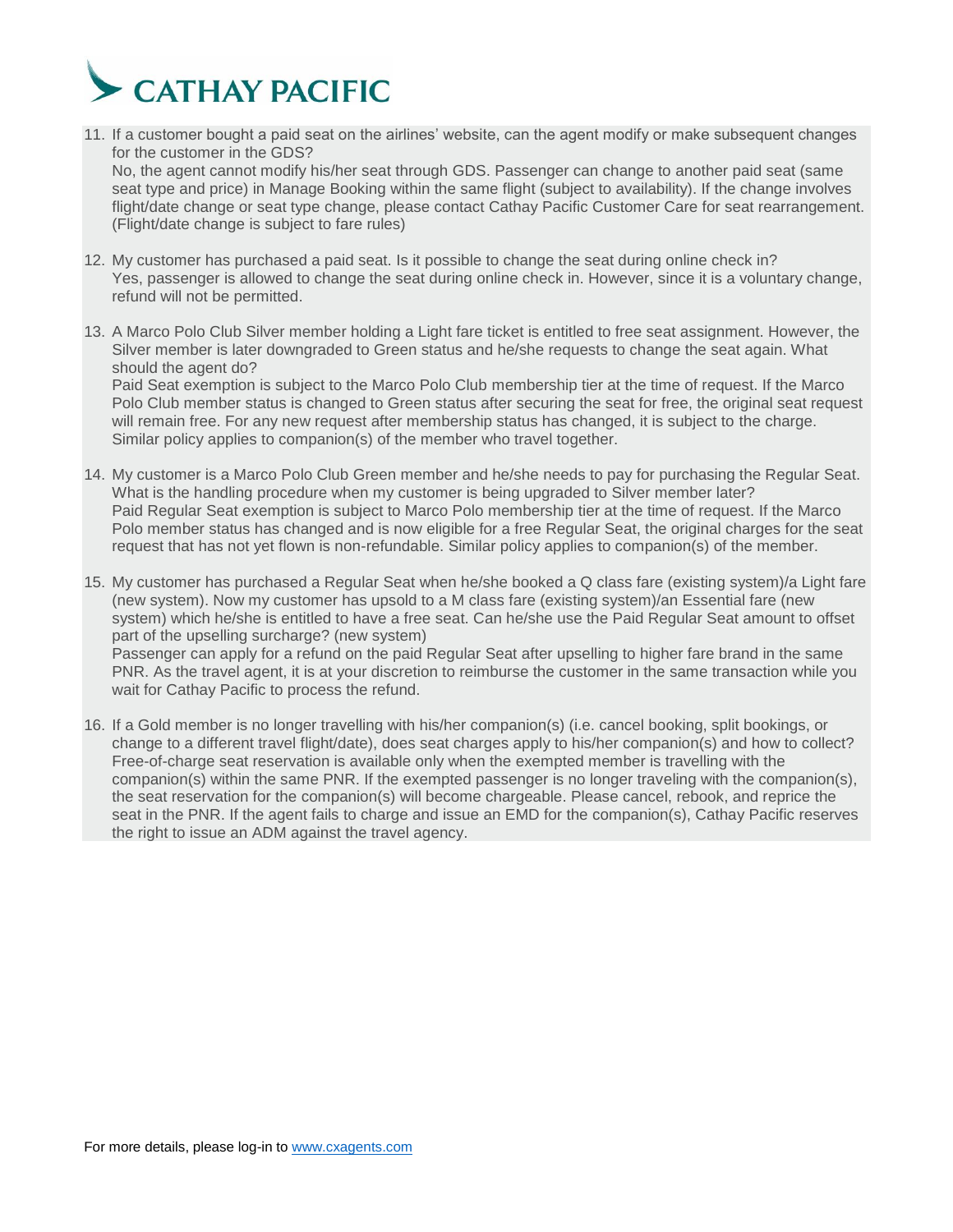

## <span id="page-8-0"></span>V. Extra Seat

27 Apr 2022

Passengers may request an extra seat for their own comfort or for medical reasons. If your passenger is willing to pay we can instantly confirm the request. If the request is being made due to a medical reason it is subject to medical clearance under current MEDA procedures.

Note: Any request of an extra seat for cabin bag other than musical instrument and diplomatic bag will not be accepted.

If one ET is to be issued to cover the fares for passenger himself and the extra seat, the passenger name on ET must be passenger 's own name, i.e. the name without "EXST".

#### **Fare Information**

- Upon request and advance arrangement, CX permits the exclusive use of two seats by a passenger, subject to payment of two applicable fares, for the points between which the two seats will be used.
- The free baggage allowance for such passenger will be twice the normal allowance.
- The applicable fare for the additional seat is the fare that would have been charge to a passenger occupying such seat for that journey at the time of booking the additional seat.
- Charges for a passenger occupying extra seats: The additional charge for a second seat requested by a passenger must not be less than the applicable fare paid by the passenger for the first seat.

#### **How to book an extra seat for a passenger**

- Create the PNR in the GDS with total number of seats requested.
	- Enter extra seat passenger name and SSR with the following format.
		- o Input "EXST" together with passenger name in one name field.
		- o Add SSR EXST element with associated passenger during PNR first creation
		- o When the booking class is eligible for Advance Seat Reservation (ASR), please book ASR of passenger and EXST together in one ASR entry.
		- o Issue one ET to cover passenger and the extra seat fare

*Example of EXST name , SSR EXST and ASR enties of Passenger Mr Mark Smiths booked on Y class, requested an EXST and want to be seated at 40A and 40B*

| <b>GDS</b> | Step 1:<br>Input EXST in name element | Step 2:<br>Add SSR EXST element | Step 3:<br>GDS entry to book the<br>seat |
|------------|---------------------------------------|---------------------------------|------------------------------------------|
| Abacus     | -2SMITHS/MARKMR/EXST                  | 3EXST1/OVERSIZED-1.1            | 4G1/40A40B-1.1,1.2                       |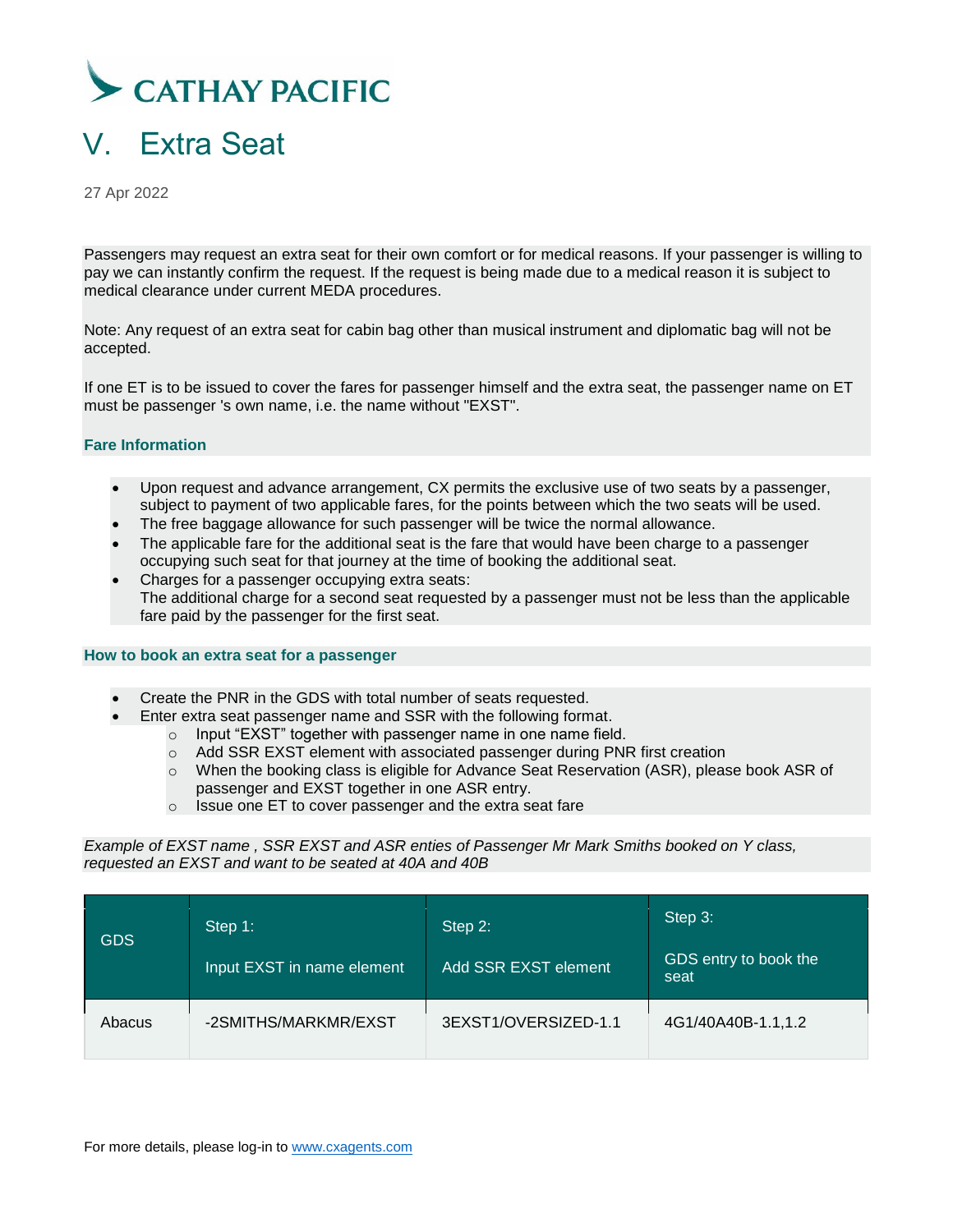

| Amadeus       | NM2SMITHS/MARKMR/EXS<br>T | SR EXST-OVERSIZED/P1                       | ST/40AB/S1                              |
|---------------|---------------------------|--------------------------------------------|-----------------------------------------|
| Apollo        | N:2SMITHS/MARKMR/EXST     | @:3EXSTN1-<br>1/OVERSIZED                  | 9S/S1/40AB                              |
| Axess         | -2SMITHS/MARKMR/EXST      | 31S1EXST NN1*AAA                           |                                         |
| Infini        | -2SMITHS/MARKMR/EXST      | 3EXST1/OVERSIZED-1.1                       | 4G1/40A40B-1.1,1.2                      |
| Galileo       | N.2SMITHS/MARKMR/EXST     | SI.P1/EXST*OVERSIZED                       | S.P1-2S1/40A.B                          |
| Sabre         | -2SMITHS/MARKMR/EXST      | 3EXST1/OVERSIZED-1.1                       | 4G1/40A40B-1.1,1.2                      |
| Travelsky     | NM2SMITHS/MARKMR/EXS<br>т | <b>SSR EXST CX NN1-</b><br>OVERSIZED/P1/S3 | ASR:3/HKGTPE/40AB/P1/<br>$\overline{2}$ |
| Worldspa<br>n | -2SMITHS/MARKMR/EXST      | 3S1N1.1EXST OVERSIZE<br>D                  | 4RS1-1.1/1.2\$40AB                      |

### **DON'T book an extra seat for a passenger in below format or step**

- Add SSR EXST after PNR creation. After migration, system will not update the newly SSR EXST request after PNR creation.
- Input EXST in name field with different entries or invalid format

| Unacceptable EXST name                    | <b>GDS Entry (Abacus)</b>                   |
|-------------------------------------------|---------------------------------------------|
| 1/ Input Pax name and EXST with 2 entries | -1SMITHS/MARKMR<br>$-1$ SMITHS/EXST <-- $X$ |
| 2/ Include pax name with EXST             | -2SMITHS/MARKMR/MARK EXST <--X              |

Associated SSR EXST to wrong passenger ID